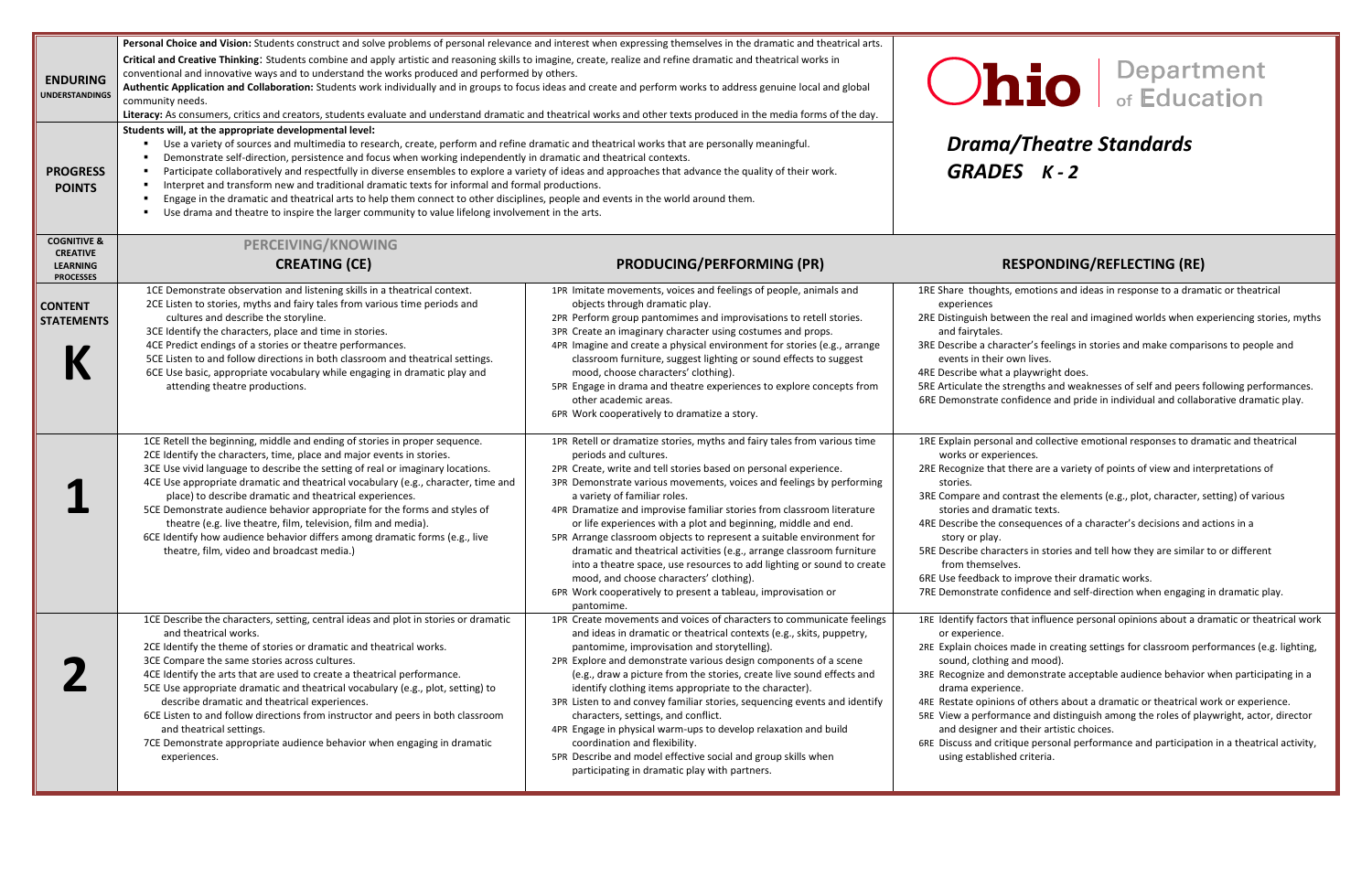### *2012 Drama/Theatre Standards GRADES 3 - 5*

#### $S$ **PONDING/REFLECTING** (RE)

sual, aural and kinetic elements present in stories and plays from

sal characters and themes in stories and plays from various time tures.

contrast the elements (e.g., plot, character, theme, and setting) of es.

opinions about a play or theatre experience and respectfully consider others.

nal criteria to use for discussion, performance and evaluation of one's experiences.

anipulation of dramatic and theatrical elements brings about changes

and critical reasoning processes to make personal connections to the they encounter.

heatrical experience (e.g., live theatre production, film, video and its audience.

I opinions about a play or theatre experience.

ia to critique the portrayal of a character based on voice, gesture, facial movement.

scuss the aesthetic qualities in dramatic and theatrical works. raditional and new media arts (e.g., film, video, digital technologies atic production and audience response.

that contribute to diverse opinions about a play or theatre

al reasons for valuing the study and involvement in dramatic and erformance.

and use it to evaluate ideas and artistic choices made for dramatic and rmances.

| <b>ENDURING</b><br><b>UNDERSTANDINGS</b><br><b>PROGRESS</b><br><b>POINTS</b>     | Personal Choice and Vision: Students construct and solve problems of personal relevance and interest when expressing themselves in the dramatic and theatrical arts.<br>Critical and Creative Thinking: Students combine and apply artistic and reasoning skills to imagine, create, realize and refine dramatic and theatrical works in<br>conventional and innovative ways and to understand the works produced and performed by others.<br>Authentic Application and Collaboration: Students work individually and in groups to focus ideas and create and perform works to address genuine local and global<br>community needs.<br>Literacy: As consumers, critics and creators, students evaluate and understand dramatic and theatrical works and other texts produced in the media forms of the day.<br>Students will, at an appropriate developmental level:<br>Use a variety of sources and multimedia to research, create, perform and refine dramatic and theatrical works that are personally meaningful.<br>٠<br>Demonstrate self-direction, persistence and focus when working independently in dramatic and theatrical contexts.<br>٠<br>Participate collaboratively and respectfully in diverse ensembles to explore a variety of ideas and approaches that advance the quality of their work.<br>٠<br>Interpret and transform new and traditional dramatic texts for informal and formal productions.<br>٠<br>Engage with the dramatic and theatrical arts to help them connect to other disciplines, people and events in the world around them.<br>$\blacksquare$<br>Use drama and theatre to inspire the larger community to value lifelong involvement in the arts.<br>٠ |                                                                                                                                                                                                                                                                                                                                                                                                                                                                                                                                                                                                                                                                                                                                                                                              |                                                                                                                                                                                                                                              |
|----------------------------------------------------------------------------------|-----------------------------------------------------------------------------------------------------------------------------------------------------------------------------------------------------------------------------------------------------------------------------------------------------------------------------------------------------------------------------------------------------------------------------------------------------------------------------------------------------------------------------------------------------------------------------------------------------------------------------------------------------------------------------------------------------------------------------------------------------------------------------------------------------------------------------------------------------------------------------------------------------------------------------------------------------------------------------------------------------------------------------------------------------------------------------------------------------------------------------------------------------------------------------------------------------------------------------------------------------------------------------------------------------------------------------------------------------------------------------------------------------------------------------------------------------------------------------------------------------------------------------------------------------------------------------------------------------------------------------------------------------------------------------------------------|----------------------------------------------------------------------------------------------------------------------------------------------------------------------------------------------------------------------------------------------------------------------------------------------------------------------------------------------------------------------------------------------------------------------------------------------------------------------------------------------------------------------------------------------------------------------------------------------------------------------------------------------------------------------------------------------------------------------------------------------------------------------------------------------|----------------------------------------------------------------------------------------------------------------------------------------------------------------------------------------------------------------------------------------------|
| <b>COGNITIVE &amp;</b><br><b>CREATIVE</b><br><b>LEARNING</b><br><b>PROCESSES</b> | PERCEIVING/KNOWING<br><b>CREATING (CE)</b>                                                                                                                                                                                                                                                                                                                                                                                                                                                                                                                                                                                                                                                                                                                                                                                                                                                                                                                                                                                                                                                                                                                                                                                                                                                                                                                                                                                                                                                                                                                                                                                                                                                    | <b>PRODUCING/PERFORMING (PR)</b>                                                                                                                                                                                                                                                                                                                                                                                                                                                                                                                                                                                                                                                                                                                                                             | <b>RES</b>                                                                                                                                                                                                                                   |
| <b>CONTENT</b><br><b>STATEMENTS</b>                                              | 1CE Identify the plot and retell the sequence of events in a story, play or theatre<br>experience.<br>2CE Identify character types and relationships between characters including<br>thoughts, feelings and information about them.<br>3CE Explain how the cultural and physical setting of a dramatic and theatrical work<br>affects characterization.<br>4CE Differentiate dialogue from action in a specific piece of literature.<br>5CE Discuss the playwright's intent in a script.<br>6CE Recognize and describe the roles of writers in live theatre, film, video and<br>other media forms of the day.<br>1CE Connect events in a story to sustain a storyline and achieve resolution.                                                                                                                                                                                                                                                                                                                                                                                                                                                                                                                                                                                                                                                                                                                                                                                                                                                                                                                                                                                                 | 1PR Create the movement and expressive voice of a character to explain<br>and solve problems encountered by the character.<br>2PR Use voice, movement, space and physical objects to communicate a<br>storyline and a character's thoughts, feelings and ideas.<br>3PR Use various design components to create an appropriate and striking<br>environment for a scene or story.<br>4PR Direct peers in performing a task in a dramatic situation.<br>5PR Express a character's thoughts and feelings in writing.<br>6PR Use problem-solving and communication skills to dramatize a story<br>or current event.<br>7PR Use elements and processes of theatre to integrate information<br>from other academic content areas.<br>1PR Create the movement and voice of a character to convey the | 1RE Describe the vis<br>various cultures.<br>2RE Identify univers<br>periods and cult<br>3RE Compare and co<br>various narrative<br>4RE Share personal<br>the opinions of o<br>5RE Develop person<br>own theatrical e<br>1RE Explain how mar |
|                                                                                  | 2CE Explore dramatic, theatrical and storytelling traditions in the cultures or<br>ethnic groups throughout the history of Ohio.<br>3CE Explain how certain characters reflect time periods and cultures.<br>4CE Use a variety of dramatic and theatrical vocabulary (e.g., theme, author,<br>conflict, resolution) to describe a dramatic experience.<br>5CE Explain the plot, characters, conflict, resolution and theme of a dramatic and<br>theatrical work or experience using descriptive language.<br>6CE Identify where dramatic and theatrical activities occur in the school or<br>community.                                                                                                                                                                                                                                                                                                                                                                                                                                                                                                                                                                                                                                                                                                                                                                                                                                                                                                                                                                                                                                                                                       | character's decisions, actions and motivation.<br>2PR Manipulate voice, movement, space, design and physical objects to<br>communicate thoughts, feelings and ideas in both improvised and<br>scripted activities.<br>3PR Create a variety of improvisations based on a dramatic theme.<br>4PR Direct peers in performing a dramatic task or action in two different<br>ways.<br>5PR Use vivid, descriptive language to create a script around one or more<br>elements of theatre (e.g., character, action, prop, setting).<br>6PR Use problem-solving and cooperative skills to dramatize stories,<br>historical events or concepts from Ohio history.<br>7PR Use the elements of theatre in combination with art elements from<br>at least one other art form.                             | in performances<br>2RE Apply creative a<br>drama material f<br>3RE Explain how a th<br>media) impacts i<br>4RE Justify personal<br>5RE Establish criteria<br>expression and r                                                                |
|                                                                                  | 1CE Investigate how past and present drama, theatre and storytelling forms of<br>various cultural groups reflect their beliefs and traditions.<br>2CE Research and explain where, when and how dramatic or theatrical activities<br>occurred in a specific time period.<br>3CE Discuss contributions to theatre made by a playwright or screenwriter.<br>4CE Discuss how a written adaption of a story varies among media, including<br>theatre, film, video and other arts media.<br>5CE Differentiate among the unique characteristics of live theatre, film, video and<br>new media forms.                                                                                                                                                                                                                                                                                                                                                                                                                                                                                                                                                                                                                                                                                                                                                                                                                                                                                                                                                                                                                                                                                                 | 1PR Use sensory and memorization skills to create a character's<br>movement and voice in comedic and dramatic situations, scripted<br>and improvised.<br>2PR Analyze and represent various design components used in a<br>theatrical event.<br>3PR Write a scripted scene that includes stage direction prompts and<br>provides exposition, consistent point of view, sensory details and<br>dialogue.<br>4PR Work cooperatively in different roles or jobs within a dramatic and<br>theatrical experience.<br>5PR Combine at least three art forms to create a theatrical experience.                                                                                                                                                                                                       | 1RE Examine and dis<br>2RE Describe how tra<br>influence drama<br>3RE Identify factors t<br>experience.<br>4RE Explain personal<br>theatrical and po<br>5RE Create criteria a<br>theatrical perfor                                           |

# **nio** Bepartment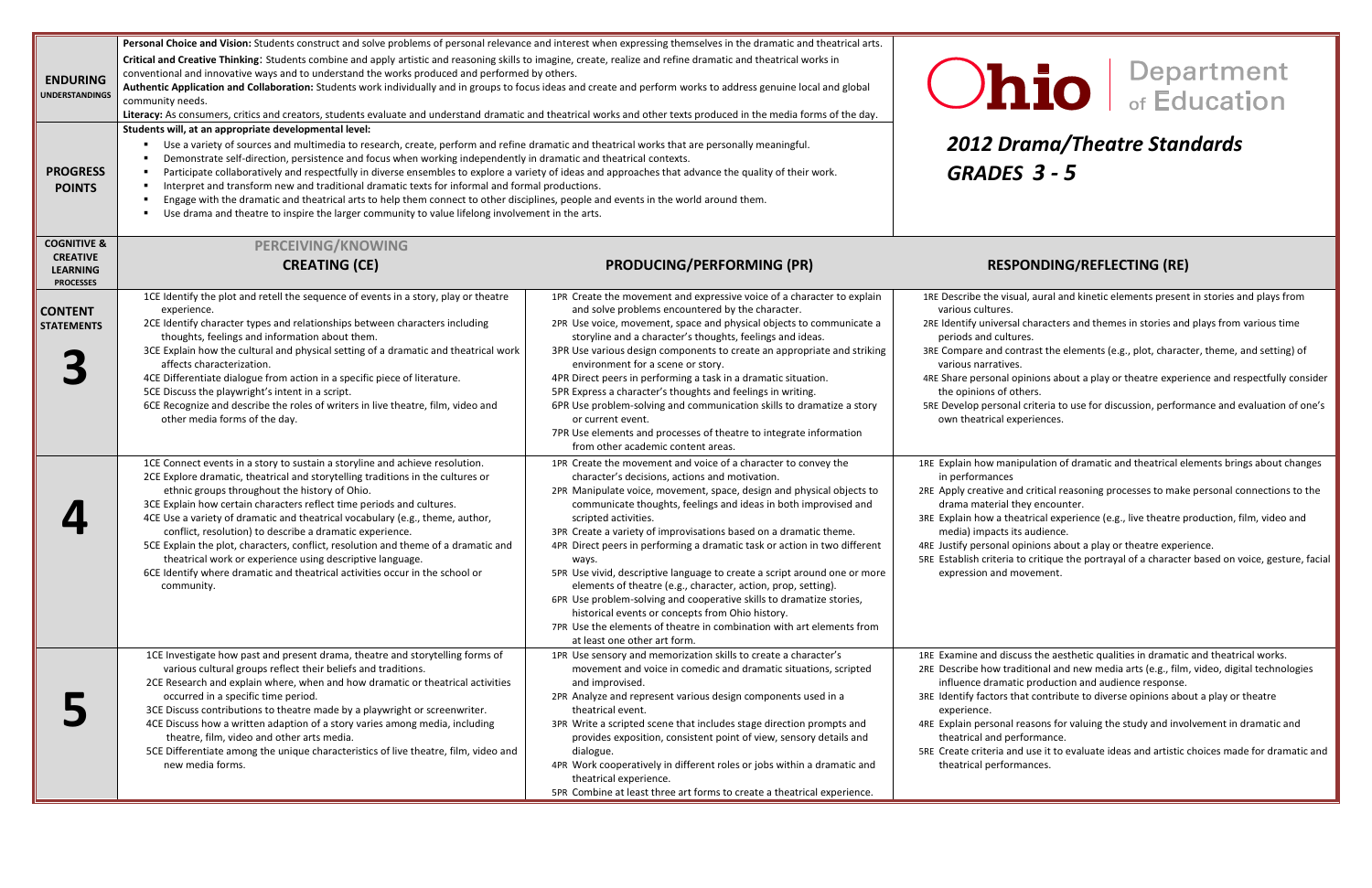## *2012 Drama/Theatre Standards*

### **PONDING/REFLECTING (RE)**

pare personal reactions to comedy, tragedy and other dramatic

- e and evaluate the artistic choices in a dramatic production using
- nges in a production concept (such as time period or modernization) presentation of a work.
- ctiveness and quality of an actor's interpretation of a role.
- al interpretation to a theatre performance with reference to the ıts.
- and use it to evaluate personal progress and determine the quality : works.
- and value of drama and theatre to the school and larger community.
- ntrast their opinions about actual performances with that of others ous sources (e.g., print and electronic media).
- lain the setting, interactions of characters and conflicts in a dramatic
- ffectiveness of a given art form in communicating an idea or concept. port on the contribution of the playwright or screenwriter for a ic work.
- od apply it to the review of a theatrical performance (e.g., class, ity or professional performance).
- feedback to refine and improve their acting, improvisational or
- and value of drama and theatre in their lives and the lives of others.
- ntrast personal opinions about a dramatic or theatrical work with sional critic.
- ntrast how a playwright and screenwriter's work conveys the same or concepts.
- lywright's choice of form, style and historical period affects the heme or topic.
- ery, costumes and lighting effects work together to affect an
- al rehearsal or performance on the basis of technique, voice quality, n and gestures.
- scuss the function of drama and theatre in society and the roles and of different theatre professionals.

| <b>ENDURING</b><br><b>UNDERSTANDINGS</b><br><b>PROGRESS</b><br><b>POINTS</b><br><b>COGNITIVE &amp;</b> | Personal Choice and Vision: Students construct and solve problems of personal relevance and interest when expressing themselves in the dramatic and theatrical arts.<br>Critical and Creative Thinking: Students combine and apply artistic and reasoning skills to imagine, create, realize and refine dramatic and theatrical works in<br>conventional and innovative ways and to understand the works produced and performed by others.<br>Authentic Application and Collaboration: Students work individually and in groups to focus ideas and create and perform works to address genuine local and global<br>community needs.<br>Literacy: As consumers, critics and creators, students evaluate and understand dramatic and theatrical works and other texts produced in the media forms of the day.<br>Students will, at an appropriate developmental level:<br>Use a variety of sources and multimedia to research, create, perform and refine dramatic and theatrical works that are personally meaningful.<br>Demonstrate self-direction, persistence and focus when working independently in dramatic and theatrical contexts.<br>$\blacksquare$<br>Participate collaboratively and respectfully in diverse ensembles to explore a variety of ideas and approaches that advance the quality of their work.<br>$\blacksquare$<br>Interpret and transform new and traditional dramatic texts for informal and formal productions.<br>$\blacksquare$<br>Engage with the dramatic and theatrical arts to help them connect to other disciplines, people and events in the world around them.<br>Use drama and theatre to inspire the larger community to value lifelong involvement in the arts.<br><b>PERCEIVING/KNOWING</b> | <b>Ohio</b><br>2012 Drama/Thea<br>GRADES $6 - 7 - 8$                                                                                                                                                                                                                                                                                                                                                                                                                                                                                                                                                                                                                                                                                                                                                                                                                                                                                                                    |                                                                                                                                                                                                                                                                                                                                                                                                                                                                                                                                                                                                                                                                                                                                              |
|--------------------------------------------------------------------------------------------------------|---------------------------------------------------------------------------------------------------------------------------------------------------------------------------------------------------------------------------------------------------------------------------------------------------------------------------------------------------------------------------------------------------------------------------------------------------------------------------------------------------------------------------------------------------------------------------------------------------------------------------------------------------------------------------------------------------------------------------------------------------------------------------------------------------------------------------------------------------------------------------------------------------------------------------------------------------------------------------------------------------------------------------------------------------------------------------------------------------------------------------------------------------------------------------------------------------------------------------------------------------------------------------------------------------------------------------------------------------------------------------------------------------------------------------------------------------------------------------------------------------------------------------------------------------------------------------------------------------------------------------------------------------------------------------------------------------------------------------------------|-------------------------------------------------------------------------------------------------------------------------------------------------------------------------------------------------------------------------------------------------------------------------------------------------------------------------------------------------------------------------------------------------------------------------------------------------------------------------------------------------------------------------------------------------------------------------------------------------------------------------------------------------------------------------------------------------------------------------------------------------------------------------------------------------------------------------------------------------------------------------------------------------------------------------------------------------------------------------|----------------------------------------------------------------------------------------------------------------------------------------------------------------------------------------------------------------------------------------------------------------------------------------------------------------------------------------------------------------------------------------------------------------------------------------------------------------------------------------------------------------------------------------------------------------------------------------------------------------------------------------------------------------------------------------------------------------------------------------------|
| <b>CREATIVE</b><br><b>LEARNING</b><br><b>PROCESSES</b>                                                 | <b>CREATING (CE)</b>                                                                                                                                                                                                                                                                                                                                                                                                                                                                                                                                                                                                                                                                                                                                                                                                                                                                                                                                                                                                                                                                                                                                                                                                                                                                                                                                                                                                                                                                                                                                                                                                                                                                                                                  | <b>PRODUCING/PERFORMING (PR)</b>                                                                                                                                                                                                                                                                                                                                                                                                                                                                                                                                                                                                                                                                                                                                                                                                                                                                                                                                        | <b>RESPONDING/REFLI</b>                                                                                                                                                                                                                                                                                                                                                                                                                                                                                                                                                                                                                                                                                                                      |
| <b>CONTENT</b><br><b>STATEMENTS</b>                                                                    | 1CE Consider and discuss how the characters, events and theme of a story<br>contribute to its meaning and storyline.<br>2CE Differentiate between character types and explain the relationship among<br>characters.<br>3CE Discuss how history and culture affect the production style and performance<br>of plays.<br>4CE Use dramatic and theatrical vocabulary accurately when discussing and<br>creating dramatic works.<br>5CE Compare and contrast the creative processes of other art forms (e.g., dance,<br>music, visual and media arts) to those of drama and theatre.<br>6CE Examine and describe the roles, skills and responsibilities of scenic, lighting,<br>technology and sound designers and backstage crew.<br>1CE Consider and discuss the consequences of a character's actions in a theatrical<br>production.<br>2CE Compare and contrast the basic principles and elements of various theatrical<br>styles (e.g., comedy, drama, tragedy and farce).<br>3CE Demonstrate the ways in which cultural traditions and perspectives are<br>reflected in the content of live theatre, film, video and electronic media.<br>4CE Use a variety of dramatic and theatrical vocabulary accurately when                                                                                                                                                                                                                                                                                                                                                                                                                                                                                                                   | 1PR Create and perform improvisations and scripted scenes based on<br>personal experience, imagination or heritage.<br>2PR Construct a scripted or improvised scene with developed characters<br>that uses a plot curve.<br>3PR Construct and produce the technical components for a script, using<br>art or electronic media to present design ideas.<br>4PR Compose and perform an informal production influenced by a<br>contemporary or cultural issue.<br>5PR Use dramatic and theatrical skills to demonstrate concepts or ideas<br>from other academic areas.<br>1PR Construct a scripted or improvised scene that uses a plot curve with<br>developed characters and vivid dialogue.<br>2PR Explore and dramatize the principles of composition to create a<br>stage environment by blocking the scripted action and stage<br>positions of the characters.<br>3PR Collaborate with peers to dramatize a contemporary social issue and<br>its impact on society. | 1RE Express and compare personal reaction<br>forms.<br>2RE Describe, analyze and evaluate the arti<br>specified criteria.<br>3RE Explain how changes in a production co<br>would alter the presentation of a work<br>4RE Critique the effectiveness and quality o<br>5RE Justify a personal interpretation to a t<br>dramatic elements.<br>6RE Establish criteria and use it to evaluate<br>of their dramatic works.<br>7RE Discuss the role and value of drama an<br>1RE Compare and contrast their opinions al<br>referencing various sources (e.g., print<br>2RE Analyze and explain the setting, interad<br>work.<br>3RE Determine the effectiveness of a given<br>4RE Research and report on the contributic<br>specific dramatic work. |
|                                                                                                        | constructing and communicating meaning from informal and formal theatre.<br>5CE Research the roles and responsibilities of performing and technical artists in<br>drama, theatre, film, video and media.<br>1CE Analyze and discuss the conflicts and emotions of the characters in a selected<br>dramatic work.<br>2CE Investigate the elements, principles and creative process of dramatic and<br>theatrical works from specific time periods and tell how these aspects work<br>together.<br>3CE Compare and contrast styles of performance in terms of which one is most<br>appropriate to a selected story (e. g. satire, comedy, pantomime, tragedy).<br>4CE Use highly descriptive dramatic and theatrical vocabulary, including elements<br>and principles, when discussing and creating dramatic works.<br>5CE Recognize the responsibilities and collaborative nature among actors,<br>director, stage manager, production staff, audience, playwright and<br>marketing staff.<br>6CE Research and summarize the dramatic and theatrical knowledge, skills and<br>motivation needed to pursue a career in the theatre arts.                                                                                                                                                                                                                                                                                                                                                                                                                                                                                                                                                                                                | 4PR Examine and demonstrate how theatrical artists (e.g., actors,<br>directors, playwrights) conceptualize and convey an idea or<br>message.<br>5PR Direct a group to change the production style of a dramatic and<br>theatrical work from a past time period to the present.<br>1PR Develop various characters using appropriate voice, posture,<br>movement and language to reveal a conflict and develop a<br>resolution.<br>2PR Incorporate new media and elements of theatre (e.g., setting,<br>lighting, sound, properties, costume design and makeup) to create<br>an appropriate environment for a scene.<br>3PR Construct an alternate ending for a scripted or improvised dramatic<br>piece that engages audiences.<br>4PR Integrate dance, visual art or music into a dramatic or theatrical<br>piece to convey an idea, concept or story.<br>5PR Adapt the production styles of a dramatic or theatrical work from<br>one cultural perspective to another. | 5RE Create criteria and apply it to the revie<br>school, community or professional per<br>6RE Use constructive feedback to refine an<br>playwriting skills.<br>7RE Discuss the role and value of drama an<br>1RE Compare and contrast personal opinior<br>those of a professional critic.<br>2RE Compare and contrast how a playwrigh<br>similar ideas and concepts.<br>3RE Justify how a playwright's choice of for<br>expression of a theme or topic.<br>4RE Explain how scenery, costumes and ligl<br>audience.<br>5RE Critique a personal rehearsal or perfor<br>facial expression and gestures.<br>6RE Recognize and discuss the function of o<br>responsibilities of different theatre pro                                             |

**110** Department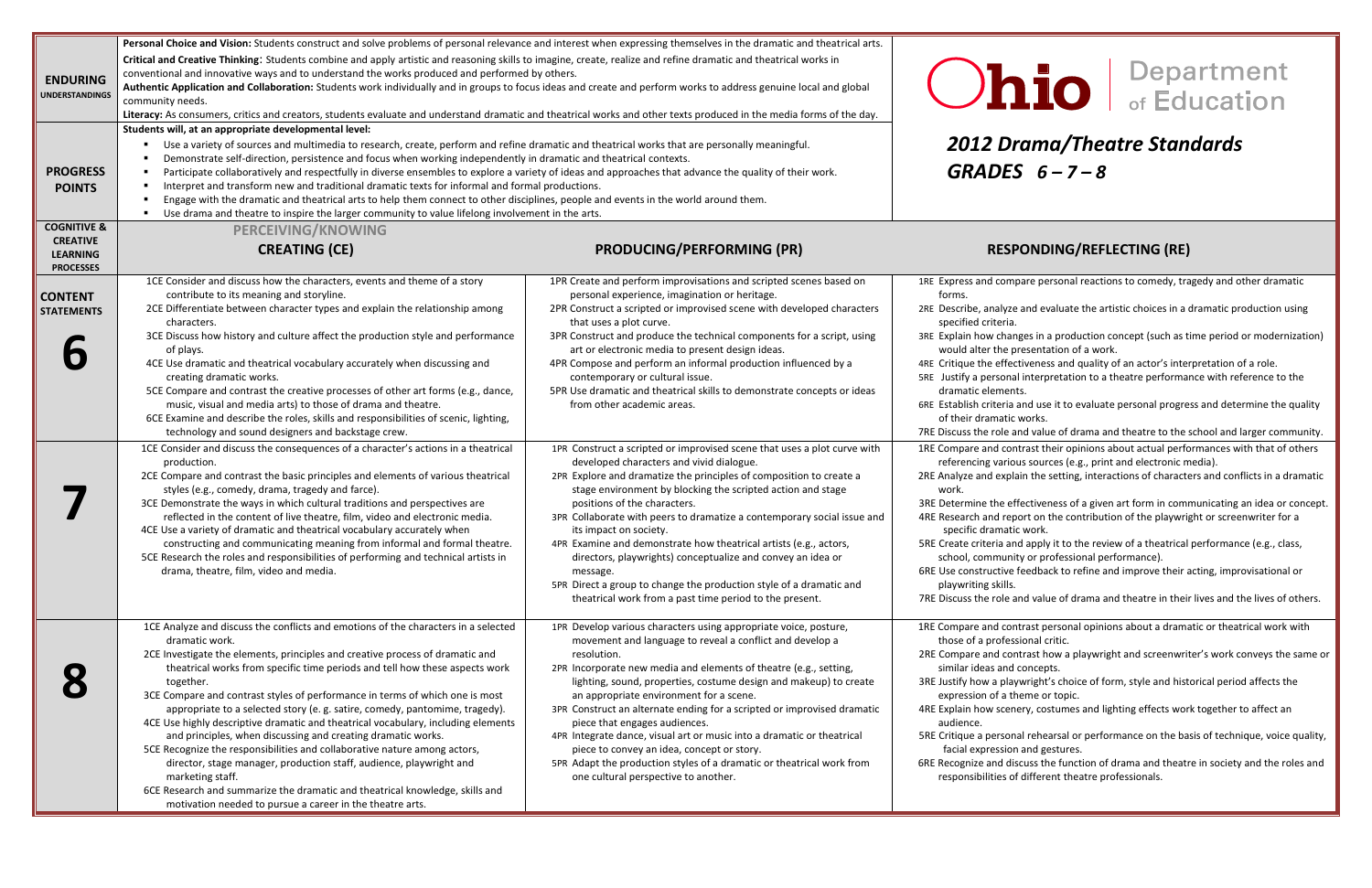### *2012 Drama/Theatre Standards*

*GRADES <sup>9</sup> - <sup>12</sup> Achievement Levels*

#### **CREATING (CE) PRODUCING/PERFORMING (PR) RESPONDING/REFLECTING (RE)**

erformance style communicates a message or story narrative. ons of universal themes and characters across different time periods l explain how they were used in selected dramatic works.

describe various genres such as comedy, tragedy and fantasy when natic work and performance.

Intance of drama and theatre in a community and provide examples. riteria developed during theatrical study to state, discuss and defend he quality of personal or peer performances.

purposes and intents for portfolio and resume development in the eatrical fields.

of a specific style, form or period to express an intended message. burces used to mount a specific production to enhance the  $int.$ 

ntrast traditional and nontraditional interpretations of a dramatic ork.

ama and theatre can affect social change, both globally and locally. on strategies and audience response to improve artistic works and

onal drama or theatre portfolio with a resume to include completed s-in-progress.

ywright's presentation of universal themes across different works. as a synthesis of all the arts.

na and theatre provide a social voice.

nities for arts advocacy in the community in cooperation with ther arts disciplines (e.g., music, visual art and dance).

ntrast personal and professional criticism of a specific dramatic

artistic choices made throughout the artistic process and after

onal drama or theatre portfolio with a resume to include completed s-in-progress and then present the portfolio to peers.

| <b>ENDURING</b><br><b>UNDERSTANDINGS</b><br><b>PROGRESS</b><br><b>POINTS</b>                                         | Personal Choice and Vision: Students construct and solve problems of personal relevance and interest when expressing themselves in the dramatic and theatrical arts.<br>Critical and Creative Thinking: Students combine and apply artistic and reasoning skills to imagine, create, realize and refine dramatic and theatrical works in<br>conventional and innovative ways and to understand the works produced and performed by others.<br>Authentic Application and Collaboration: Students work individually and in groups to focus ideas and create and perform works to address genuine local and global<br>community needs.<br>Literacy: As consumers, critics and creators, students evaluate and understand dramatic and theatrical works and other texts produced in the media forms of the day.<br>Students will, at the appropriate developmental level:<br>Use a variety of sources and multimedia to research, create, perform and refine dramatic and theatrical works that are personally meaningful.<br>Demonstrate self-direction, persistence and focus when working independently in dramatic and theatrical contexts.<br>Participate collaboratively and respectfully in diverse ensembles to explore a variety of ideas and approaches that advance the quality of their work.<br>Interpret and transform new and traditional dramatic texts for informal and formal productions.<br>Engage with the dramatic and theatrical arts to help them connect to other disciplines, people and events in the world around them.<br>Use drama and theatre to inspire the larger community to value lifelong involvement in the arts. |                                                                                                                                                                                                                                                                                                                                                                                                                                                                                                                                                                                                                                                                                                                                                     |                                                                                                                                                                                                                                                    |
|----------------------------------------------------------------------------------------------------------------------|-----------------------------------------------------------------------------------------------------------------------------------------------------------------------------------------------------------------------------------------------------------------------------------------------------------------------------------------------------------------------------------------------------------------------------------------------------------------------------------------------------------------------------------------------------------------------------------------------------------------------------------------------------------------------------------------------------------------------------------------------------------------------------------------------------------------------------------------------------------------------------------------------------------------------------------------------------------------------------------------------------------------------------------------------------------------------------------------------------------------------------------------------------------------------------------------------------------------------------------------------------------------------------------------------------------------------------------------------------------------------------------------------------------------------------------------------------------------------------------------------------------------------------------------------------------------------------------------------------------------------------------------------------|-----------------------------------------------------------------------------------------------------------------------------------------------------------------------------------------------------------------------------------------------------------------------------------------------------------------------------------------------------------------------------------------------------------------------------------------------------------------------------------------------------------------------------------------------------------------------------------------------------------------------------------------------------------------------------------------------------------------------------------------------------|----------------------------------------------------------------------------------------------------------------------------------------------------------------------------------------------------------------------------------------------------|
| <b>COGNITIVE &amp;</b><br><b>CREATIVE</b><br><b>LEARNING</b>                                                         | PERCEIVING/KNOWING<br><b>CREATING (CE)</b>                                                                                                                                                                                                                                                                                                                                                                                                                                                                                                                                                                                                                                                                                                                                                                                                                                                                                                                                                                                                                                                                                                                                                                                                                                                                                                                                                                                                                                                                                                                                                                                                          | PRODUCING/PERFORMING (PR)                                                                                                                                                                                                                                                                                                                                                                                                                                                                                                                                                                                                                                                                                                                           | RE:                                                                                                                                                                                                                                                |
| <b>PROCESSES</b><br><b>HIGH SCHOOL</b><br><b>CONTENT</b><br><b>STATEMENTS</b><br><b>ACHIEVEMENT</b><br><b>LEVELS</b> | 1CE Explain how theatrical artists create meaning to convey a playwright's intent.<br>2CE Compare and contrast dramatic and theatrical works as products and<br>reflections of the time period and culture in which they were created.<br>3CE Examine and explain the impact of cultural, social, political and technological<br>influences on key theatrical figures, works and trends in various cultures.<br>4CE Distinguish between the roles of actor and director and discuss how they<br>relate to each other in a theatrical production.<br>5CE Recognize and identify the standards and different aspects of performance<br>used to critique and assess theatrical works.                                                                                                                                                                                                                                                                                                                                                                                                                                                                                                                                                                                                                                                                                                                                                                                                                                                                                                                                                                  | 1PR Manipulate vocal qualities, posture, movement and language to<br>express variety in characters and situations.<br>2PR Use technical elements safely to focus attention, establish mood,<br>locale and time and to support the plot.<br>3PR Write and act out a dramatic or tragic scene.<br>4PR Generate a plan for technical production including the safe<br>operation of tools and production equipment.<br>5PR Demonstrate improvisation and explain how it benefits character,<br>scene and script development.<br>6PR Apply accurate terminology in dramatic and theatrical activities.<br>7PR Integrate other art forms into a dramatic presentation.                                                                                    | 1RE Explain how a pe<br>2RE Evaluate variatio<br>and cultures and<br>3RE Distinguish and d<br>engaging in dram<br>4RE Discuss the impo<br>5RE Create and use ci<br>opinions about tl<br>6RE Identify specific p<br>dramatic and the                |
|                                                                                                                      | 1CE Discuss the artistic choices a playwright makes in a dramatic work and how<br>these influence the interpretation and message of the work.<br>2CE Research the historical background of a script as a basis for interpretation and<br>presentation.<br>3CE Identify and describe the significant dramatic arts from various periods of<br>theatre history (e.g., Origin, Greek and Roman, Medieval, Renaissance,<br>Restoration, 17 <sup>th</sup> century to the contemporary).<br>4CE Compare and contrast the works of two playwrights from two distinct historic<br>periods.<br>5CE Research and report on career opportunities in all aspects of theatre and<br>drama.                                                                                                                                                                                                                                                                                                                                                                                                                                                                                                                                                                                                                                                                                                                                                                                                                                                                                                                                                                       | 1PR Develop a complete character using physical, emotional and vocal<br>techniques in a memorized scene or monologue.<br>2PR Demonstrate the collaborative skills necessary for producing a scene<br>with an ensemble.<br>3PR Apply technical knowledge and skills to collaborate and safely create<br>functional scenery, properties, lighting, sound costumes and make-up.<br>4PR Pre-block and direct peers in a scene, applying the principles of<br>composition to create an effective stage picture.<br>5PR Integrate other arts forms and academic disciplines in a dramatic or<br>theatrical activity.                                                                                                                                      | 1RE Defend the use o<br>2RE Evaluate the reso<br>playwright's inter<br>3RE Compare and cor<br>and theatrical wo<br>4RE Describe how dra<br>5RE Use self-evaluation<br>experiences.<br>6RE Assemble a perso<br>works and works                      |
|                                                                                                                      | 1CE Analyze how cultural, social and emotional perspectives influence audience<br>interpretation and response to a dramatic or theatrical work.<br>2CE Analyze a dramatic and theatrical work in the context of its time period and<br>culture.<br>3CE Defend a playwright's body of work and place in theatrical history.<br>4CE Compare and contrast motivations and reactions of characters confronting<br>similar situations.<br>5CE Investigate the level of discipline, knowledge and skill required for career<br>preparation in drama and theatre.                                                                                                                                                                                                                                                                                                                                                                                                                                                                                                                                                                                                                                                                                                                                                                                                                                                                                                                                                                                                                                                                                          | 1PR Sustain convincing multidimensional characters, while developing<br>contrasting pieces and monologues for presentations, auditions, and<br>inclusion in a portfolio.<br>2PR Identify and safely apply the appropriate technology to a selected<br>area of technical emphasis.<br>3PR Create specific technical designs and select, cast, block and direct a<br>scene for performance.<br>4PR Write a play, screenplay or radio play.<br>5PR Calculate the cost (e.g. props, scenery, costumes and royalties) of<br>mounting a dramatic and theatrical production.<br>6PR Use accurate terminology in dramatic and theatrical activities.<br>7PR Use skills learned in other academic disciplines to produce a<br>dramatic and theatrical piece. | 1RE Evaluate one play<br>2RE Explain theatre a<br>3RE Assess how dram<br>4RE Explore opportur<br>students in the o<br>5RE Compare and cor<br>performance.<br>6RE Justify personal a<br>self-evaluation.<br>7RE Assemble a perso<br>works and works |

# **io** Bepartment